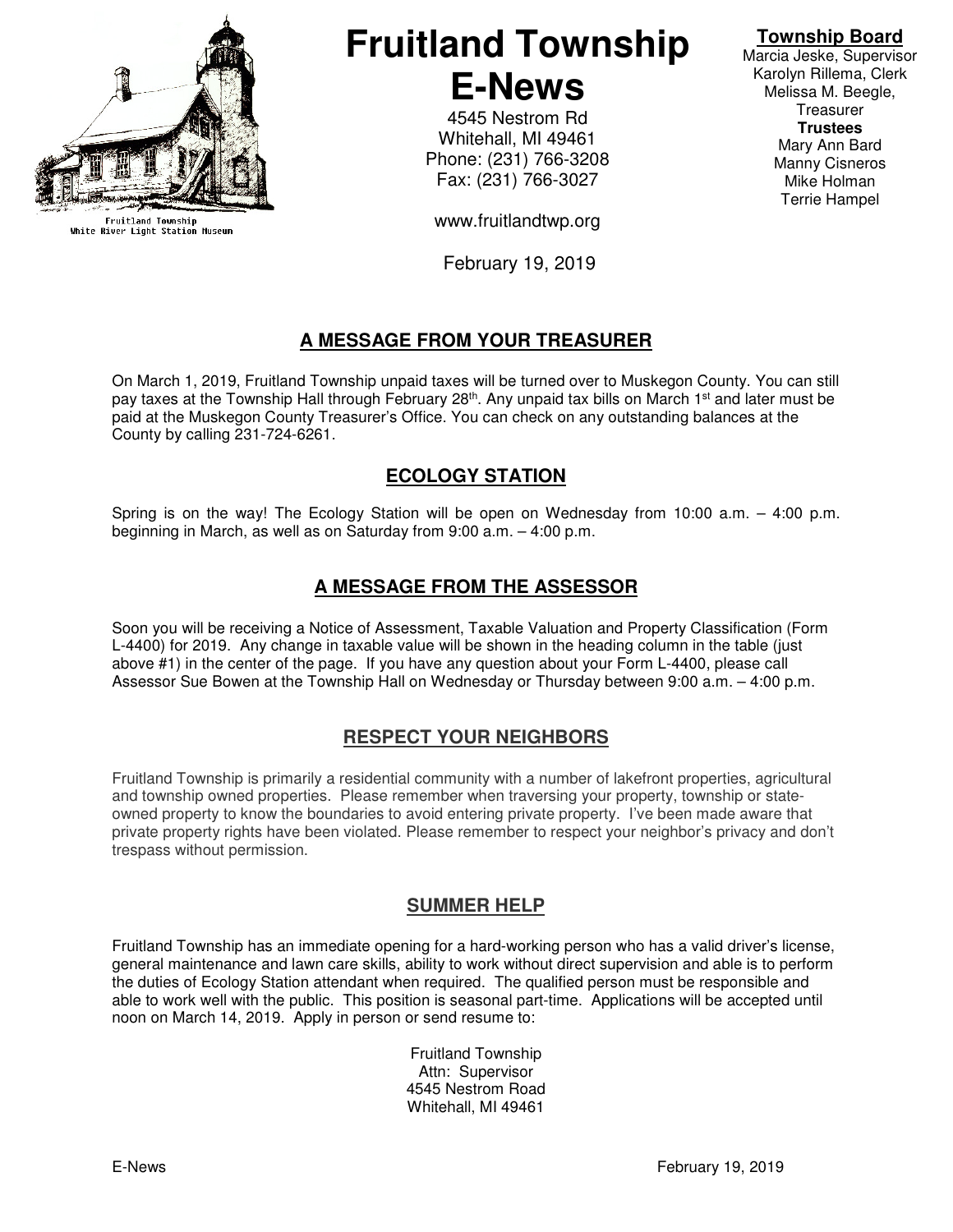### **Hemlock Woolly Adelgid**

Spring is when most creatures start to wake up from the cold of winter to begin their lifecycles once again. There is an invasive pest however, that has used the winter months to slowly feed on hemlock shoots and branches and develop into adults in the spring.

This invasive pest is the hemlock woolly adelgid, an aphid-like insect that sucks the nutrients from hemlock trees, slowly killing them over time.

During this feeding time, the adelgid secretes a white waxy coating that looks like a small, round, cottony mass. That makes it possible to identify infested trees in the spring. These woolly masses are attached at the base of hemlock needles and can be spread by wind, mammals, and birds; with birds being one of the primary ways HWA can move. Humans can also spread HWA through vehicles, trailers, and campers that come in contact with infested trees, then move to a different location.

Michigan has more than 170 million hemlock trees that we want to protect. They provide important habitat and winter cover for many wildlife species, add diversity across the landscape, help stabilize and protect dune and riparian systems, and provide shade to create a cooling influence on rivers, streams, and creeks.

HWA has been found so far in four west Michigan counties and it's important to keep it from spreading.

You can do the following to help prevent the spread of the hemlock woolly adelgid.

Consider placing bird feeder at least 100 feet away from hemlock trees, or

- $\circ$  take them down from April June, or
- $\circ$  treat your hemlock trees with insecticides to prevent HWA from being established or to destroy existing HWA

Identify hemlock trees: Generally dark green and have somewhat droopy, lacy-looking branches. Needles are flat and attached individually to the branch. There are two white stripes on the underside of the needle.